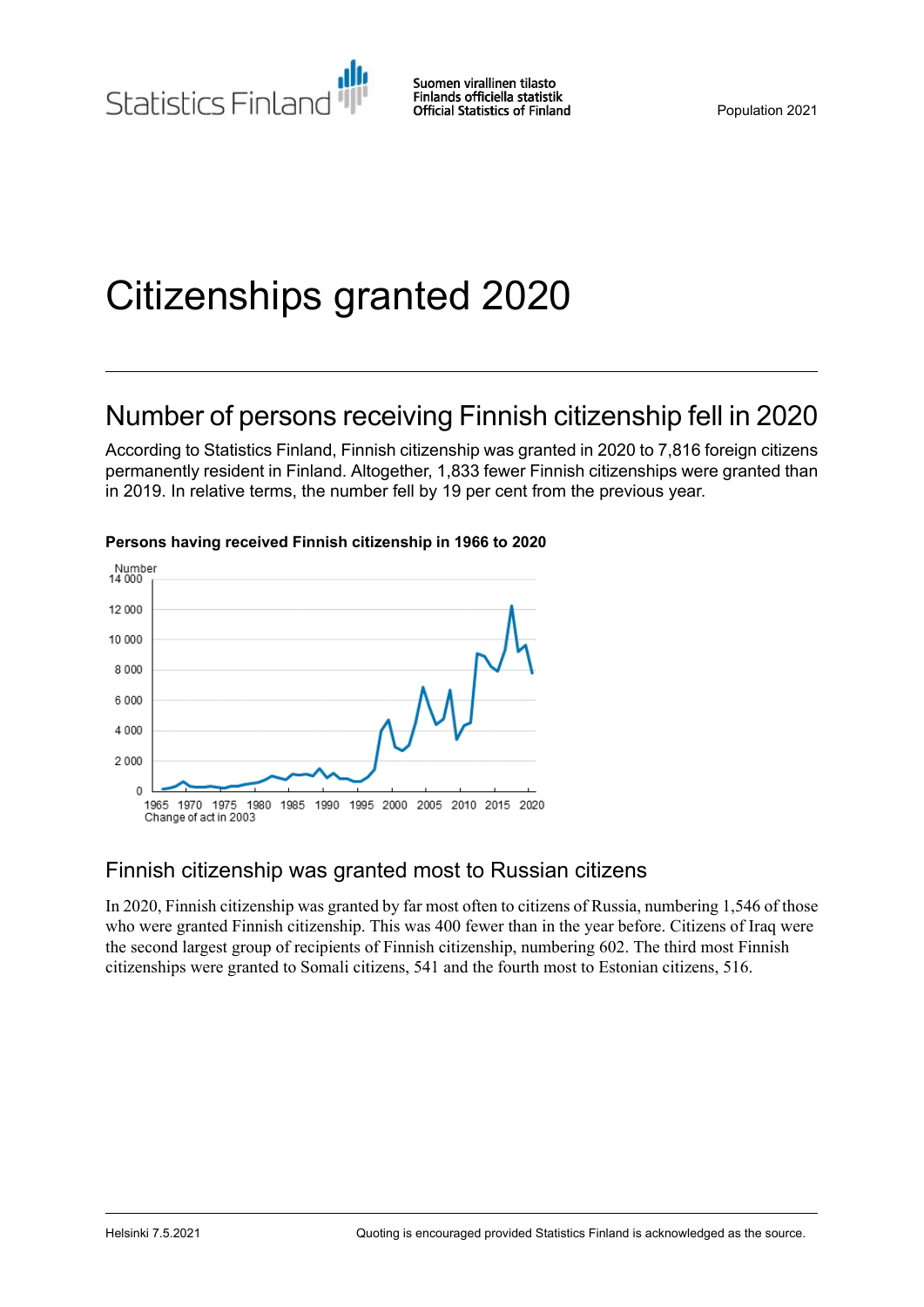### Average age of persons having received Finnish citizenship was 29

Of the persons having received Finnish citizenship, 4,179 were women and 3,637 men. The average age for women was 30.2 years and 27.7 years for men. Among the persons having been granted Finnish citizenship, 2,158 were aged under 18 and 221 were older than 65. Examined by five-year age groups, the number of persons having received citizenship was highest among those aged 30 to 34, in all 1,242 persons, representing 16 per cent of all those who received Finnish citizenship.

### Good 143,000 persons living in Finland have dual citizenship

In 2020, altogether 98 per cent of those having been granted Finnish citizenship retained their former citizenship. At the end of 2020, there were 143,256 persons permanently resident in Finland who held the citizenship of some other country in addition to Finnish citizenship. Of them, 23,615 were native-born citizens of Finland who have been granted citizenship in another country and 119,641 were foreign citizens who have been granted Finnish citizenship.

The largest dual nationality groups at the end of 2020 were citizens of Russia, 34,890, Sweden, 8,987, Somalia, 7,469, Estonia, 6,923, and Iraq, 5,923.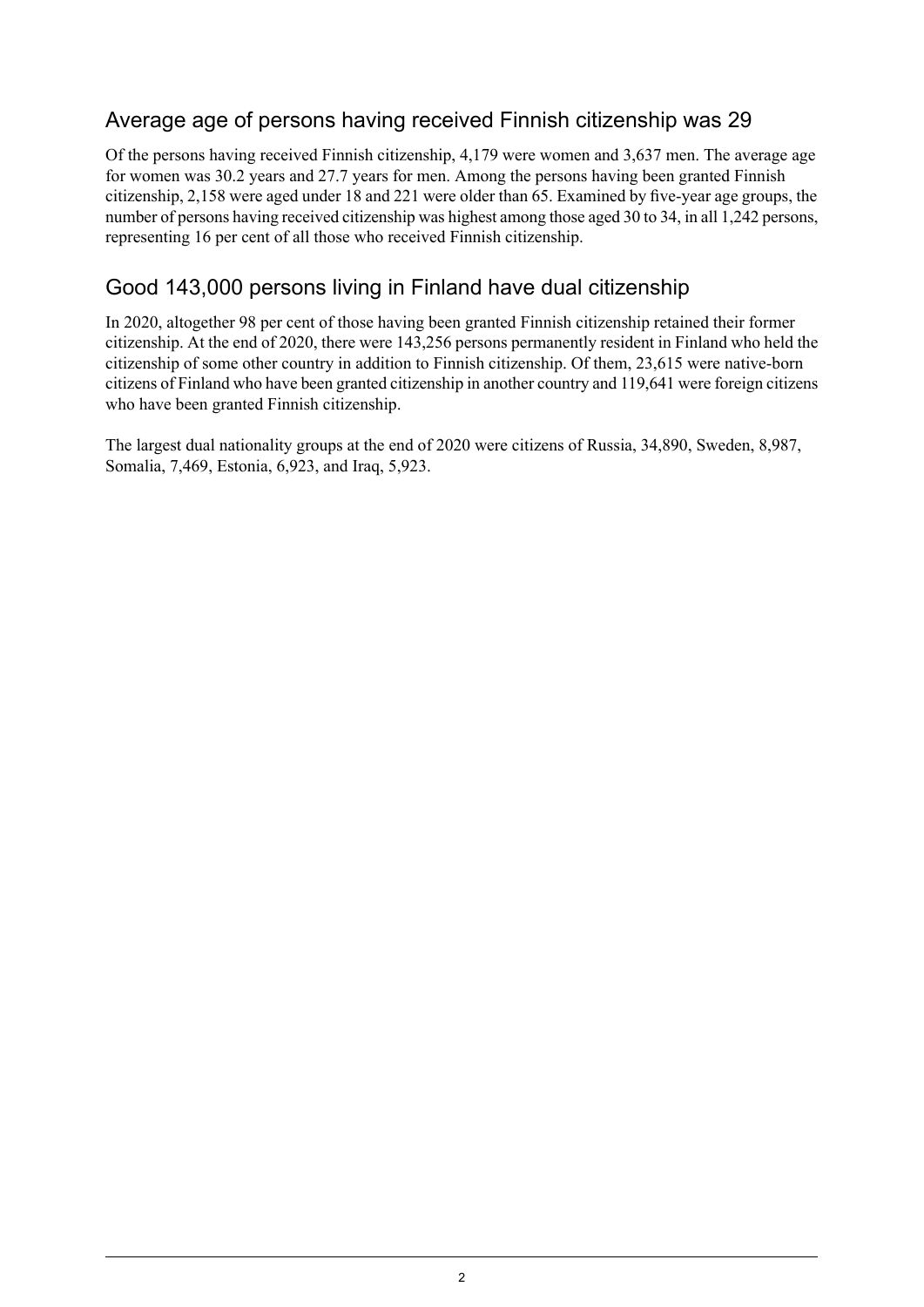### **Contents**

### Figures

#### **Appendix figures**

| Appendix figure 2. Largest dual nationality groups permanently resident in Finland by their second nationality in |  |
|-------------------------------------------------------------------------------------------------------------------|--|
|                                                                                                                   |  |

|--|--|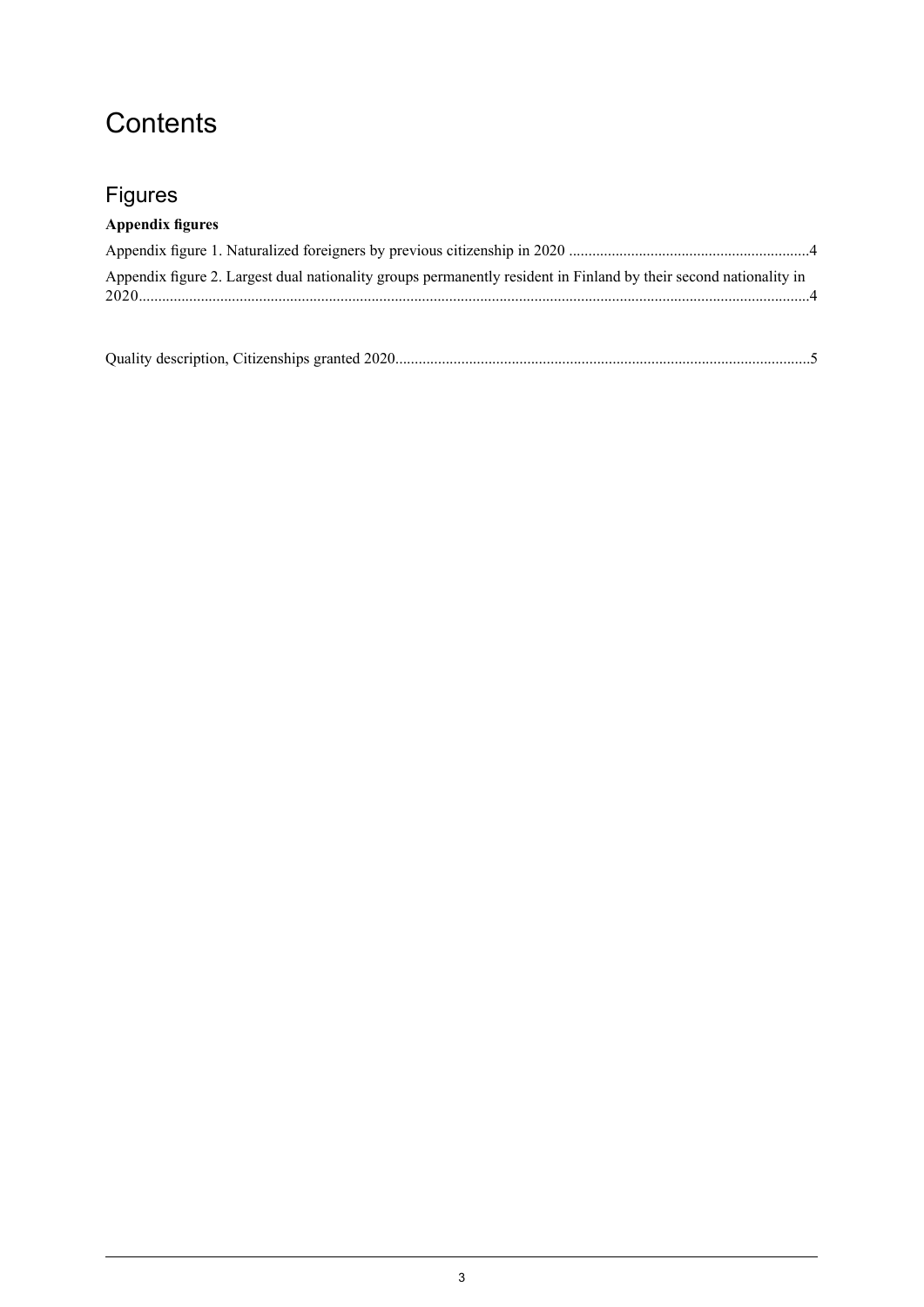# Appendix figures



<span id="page-3-0"></span>**Appendix figure 1. Naturalized foreigners by previous citizenship in 2020**

<span id="page-3-1"></span>**Appendix figure 2. Largest dual nationality groups permanently resident in Finland by their second nationality in 2020**

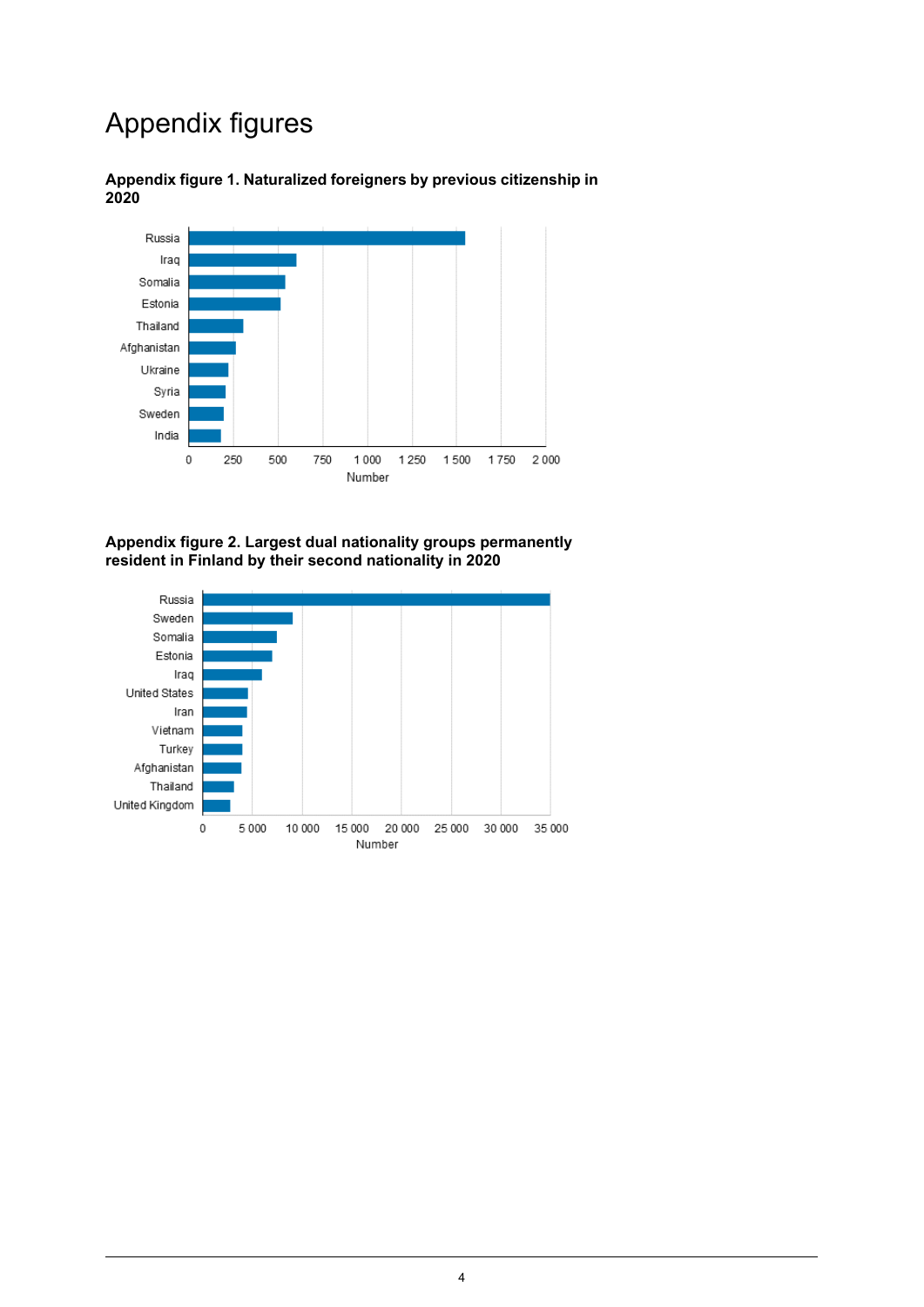# <span id="page-4-0"></span>Quality description, Citizenships granted 2020

### 1. Relevance of statistical information

The information kept in the Population Information System is maintained by the Digital and Population Data Services Agency and the State Department of Åland. The registration of the information is based on statutory notifications made by municipalities, private individuals and public authorities. Most of the information for the Population Information System is supplied directly by public authorities. For example, hospitals send information on births and deaths, and the names of baptised children are provided by parishes, which transfer the details directly from their own system as electronic data. In addition to the public authorities, information is also supplied by private individuals. The notification of move required when you move to a new home is the most common of these documents.

The last population registration was carried out in Finland on 1 January 1989. After that the Population Information System has been updated by notifications of changes. The data stored in the Population Information System are specified in the act on Population Information System and the certicate services of the Digital and Population Data Services Agency (21 August 2009/661). Notifications on population changes for the past year are expected by the last day of January of the following year.

Statistics Finland's function is to compile statistics on conditions in society (Statistics Finland Act of 24 January 1992/48). These also include demographic statistics.

In accordance with the Act on the Municipality of Domicile, the municipality of domicile and the place of residence of individuals are recorded in the Population Information System. The municipality in which a person lives or the one construed by the inhabitant as the municipality of domicile on the grounds of residence, family ties, livelihood or other equivalent circumstances, or to which the inhabitant has close links due to the aforementioned circumstances is deemed the municipality of domicile. (Act on the Municipality of Domicile, 201/1994.) The population registered in the Population Information System is divided into those present and those absent. Those present are permanent residents of Finland, either Finnish nationals or aliens. Those absent are Finnish nationals who when emigrating from the country have reported that they intend to be absent from Finland for more than one year, with the exception of Finnish nationals who are diplomats and those working in development co-operation (Act on the Municipality of Domicile, 201/1994.) Only changes in the population resident in Finland on the day of the event are taken into account when compiling statistics on vital events.

Persons moving to Finland from abroad are classified in the population statistics if the place of residence they have declared as their municipality of domicile is later confirmed as their place of residence. Staying in Finland for clearly more than one year is the prerequisite for registering of the foreign citizens into the population of Finland if a person does not have EU citizenship. The length of employment or studying from entry into the country or the length of employment contract must be at least two years for foreign citizens of the third countries to receive the right to a place of domicile. Staying in Finland for one year is the prerequisite for registering of the citizens of EU countries into the population of Finland if they have already lived a year in Finland. At a justified request, the information on a foreign citizen may also be entered after a short stay if he/she has, for example, a temporary place of residence in Finland as defined in the Act on the Municipality of Domicile and the entry is necessary for the realisation of rights related to employment or a similar circumstance (Act 661/2009).

#### **Citizenship**

Citizenship refers to the legislative tie between an individual and a state that determines the relationship between them and their reciprocal rights and obligations. Citizenship is usually determined at birth, but it can be changed when a person moves to live in another country. A child receives Finnish citizenship at birth based on the parentage principle, i.e. if the child's mother is a Finnish citizen or the child's father is a Finnish citizen and married to the child's mother. An adopted child aged under 12 of whose adoptive parents at least one is a Finnish citizen will automatically receive Finnish citizenship based on the adoption starting from the day the adoption becomes valid in Finland.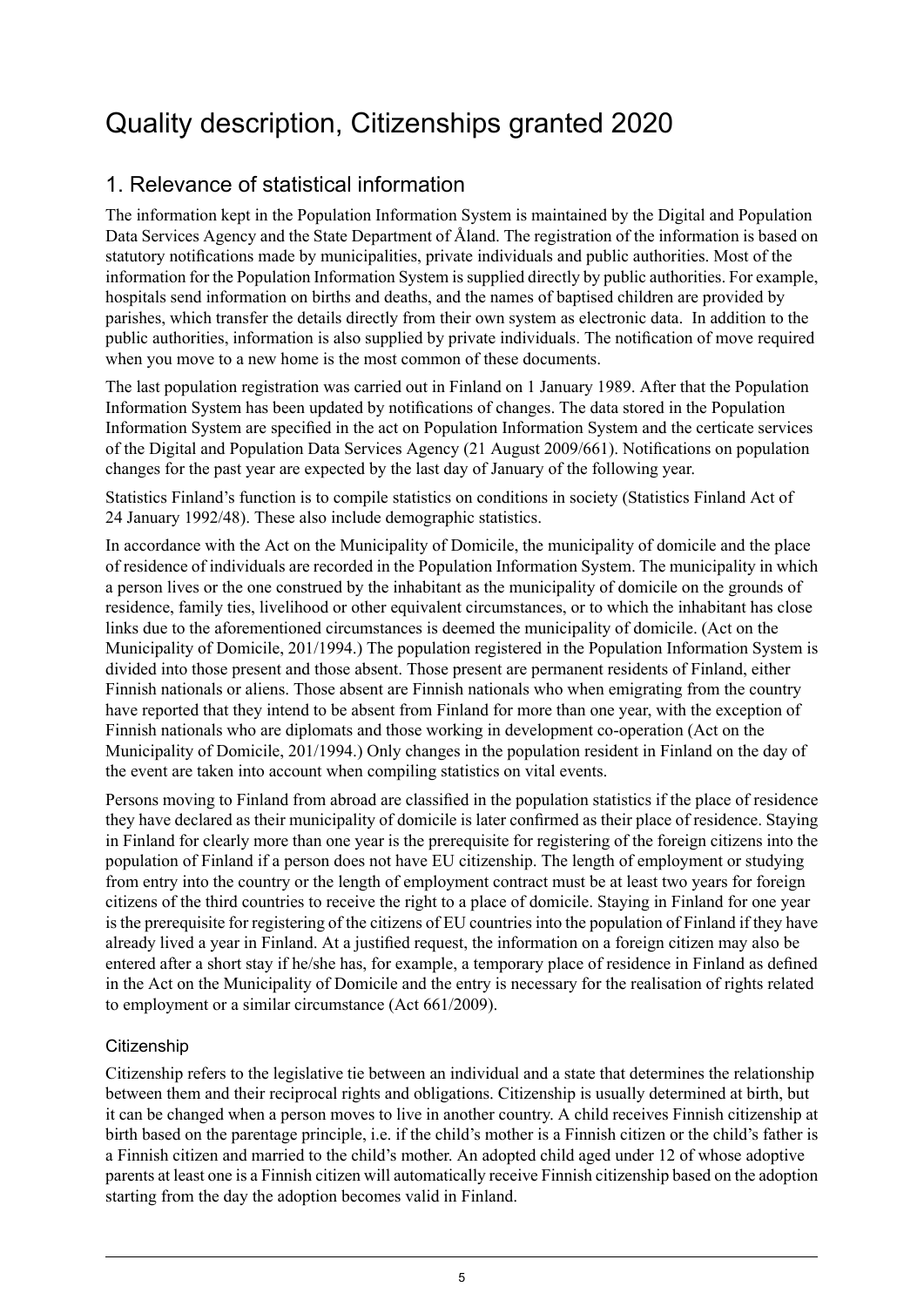The Finnish Immigration Service decides on Finnish citizenships and can grant citizenship based either on a declaration or application. Persons having received Finnish citizenship by both declaration or application procedure are included in statistics on recipients of Finnish nationality. The number of persons receiving Finnish citizenship based on declaration has been particularly high in 2004 to 2008.

A person may also have more than one nationality (see Nationality Act, 359/2003). If a person has two nationalities and one of them is Finnish, he/she will be included in statistics as a Finnish citizen. If a foreign national living in Finland has several nationalities, that person will be entered in the statistics as a citizen of the country on whose passport he or she arrived in the country.

The Population Register Centre has adopted the ISO 3166 standard in its nationality classification.

### 2. Methodological description of survey

The main source used when producing Finnish population statistics is the Population Information System of the Digital and Population Data Services Agency. The Digital and Population Data Services Agency receives information from parishes, the post and private individuals. The Finnish Immigration Service decide often about the granting of Finnish citizenships (the Nationality Act 359/2003) and enters data about the decisions into the Population Information System. Sometimes the Digital and Population Data Services Agency writes Finland as a citizenship from the request on the basis of parent's information if this changes so that the criteria of granting a citizenship to the child fullfills. Statistics Finland receives the updated data of vital events on a weekly basis.

The deadline for delivering data to Statistics Finland on vital events in the statistical year has been the end of January of the following year. Data on population changes in statistical year delivered to Statistics Finland after this date are included in the data of the following year.

Starting from the statistical reference year 2018, additions or corrections are expected to the background data in the population change data until the end of February following the statistical reference year. The total number of vital events established at the end of January does not change, however, but the aim of the additions and corrections is to improve the quality of the data.

### 3. Correctness and accuracy of data

In general, the Population Information System of the Digital and Population Data Services Agency can be considered very exhaustive as regards persons. In order that a person obtains a personal identity code, he or she has to be registered in the Population Information System. All persons living permanently in Finland have a personal identity code. The registration is possible if he or she moves to Finland temporarily for more than three months. It is practically impossible to live in Finland without a personal identity code. A personal identity code is needed so that one can legally work or create a bank account or have dealings with authorities and so on. You can safely assume that in Finland there cannot be any substantial number of 'moonlighter workers' who act periods of over one year, for example.

After abolishment of yearly checking of domicile registers (January 1) in 1989 the Population Information System has been maintained only by notifications of changes to population information. Their correctness is determined by a reliability survey made on the addresses in the Population Information System.

The Digital and Population Data Services Agency has charged Statistics Finland with the task of conducting a sample survey on correctness of address information. Around 11,000 people are asked whether their address in the Population Information System is correct. In the most recent survey in 2012, the address was correct for 98.9 per cent of the respondents.

### 4. Timeliness and promptness of published data

Final vital statistics are published yearly in April to May, except for those on stillbirths, which are released in September. Since 1999 the regional division used has been that of the first day of the following year. Thus the municipalities that unite on the first day of the new year are already combined in the statistics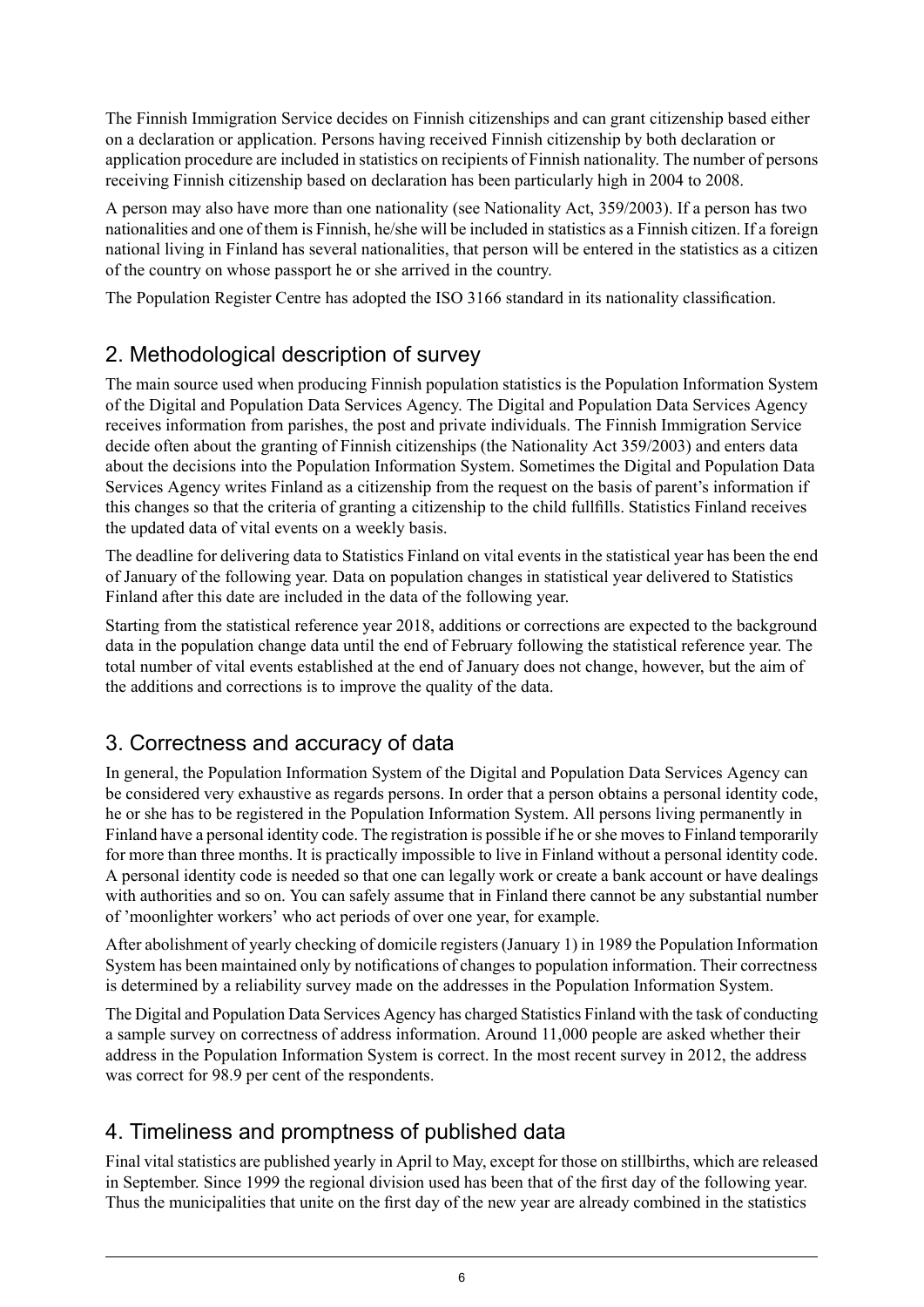of the previous year. Information on the vital statistics of the united municipalities before the unification is available from 2003 onwards.

### 5. Accessibility and transparency/clarity of data

Basic population data are available in electronic form by municipality or with larger regional divisions than municipality in Statistics Finland's free 'Population' online service (Statistical databases) at:

[http://tilastokeskus.fi/tup/tilastotietokannat/index\\_en.html](http://tilastokeskus.fi/tup/tilastotietokannat/index_en.html)

Population statistics from 1750 have been digitised into PDF format in the National Library's Doria service:

[Publications](http://www.doria.fi/handle/10024/67161) on Population structure and Vital statistics in Doria (mainly in Finnish)

[Publications](http://www.doria.fi/handle/10024/67160) on Population censuses in Doria (mainly in Finnish)

The chargeable information service contains more specified information about the population by sub-area of municipality, for example.

### 6. Comparability of statistics

Comparable regional vital statistics series are available from 1990. The tables always indicate which regional division is used.

Statistics of Finnish Immigration Service does not show same figures of citizenships granted as statistics of Statistics Finland because the figures of Finnish Immigration Service contains information of persons living abroad.

### 7. Coherence and consistency/uniformity

Statistics Finland's other statistics use the data of demographic statistics as basic information on population. Consequently, Statistics Finland's other statistics correspond to demographic statistics.